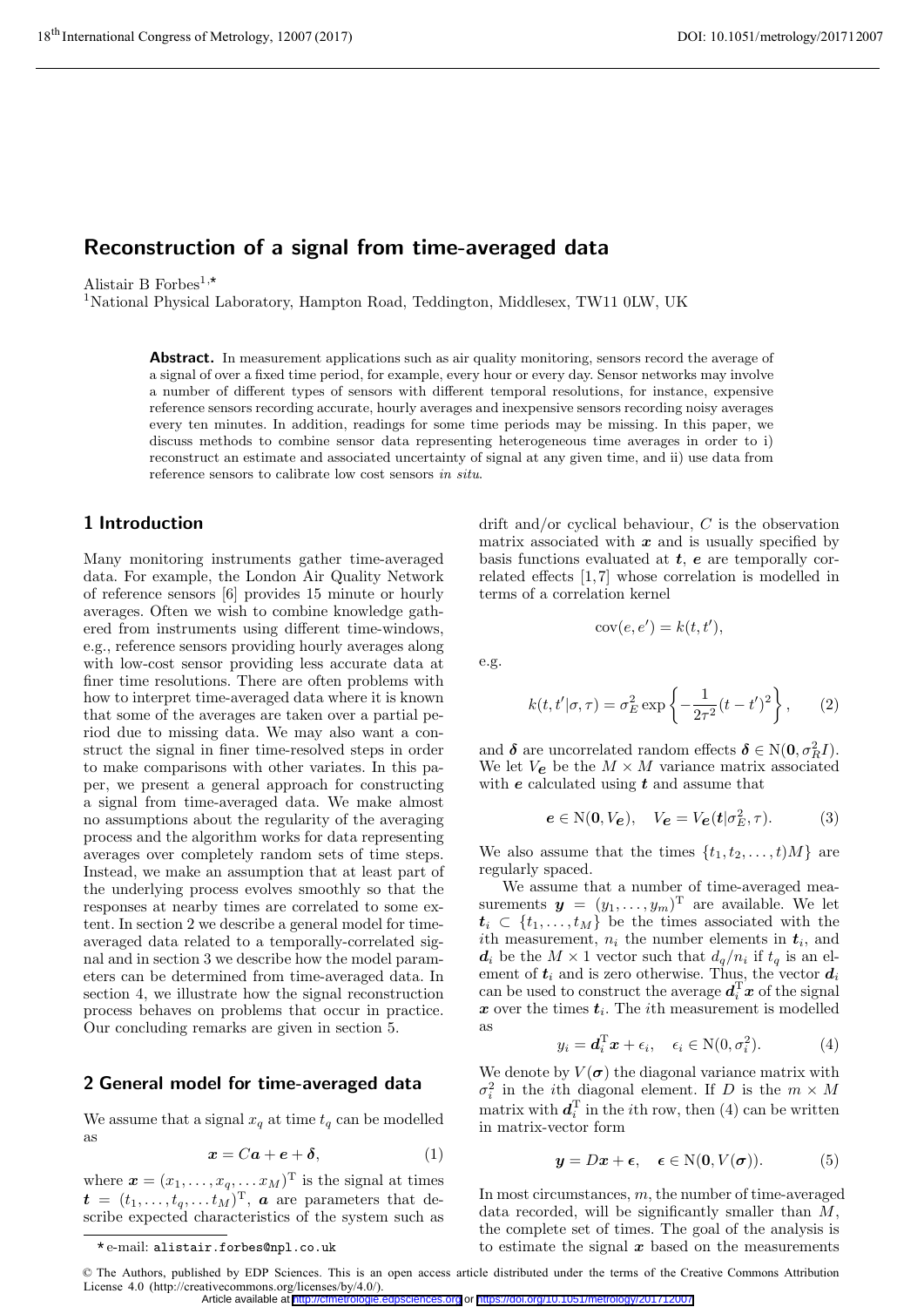*y* gathered according to (4), and the prior correlation information about *e* specified by (3).

The formulation in (5) is quite general. The matrix  $D$  can represent any set of time averaging so that a quite heterogeneous set of sensors can be modelled in this way. For example, some sensors providing monthly averages do so in either four or five week time intervals, depending on the length of the month. There is no requirement that the vectors  $t_i$  (and therefore  $D$ ) represent a sets of contiguous time steps, although in most practical applications they will be. The matrix  $V(\sigma)$  allows for different sensor accuracies to be represented, e.g., an accurate (expensive) reference sensor giving hourly averages along side a (low cost) sensor giving ten minute averages with much less accuracy. The model can be expanded to incorporate parameters *b* that represent calibration parameters for the less accurate sensors [3] so that the reference sensor can be used to calibrate the less accurate sensors in situ. A simple example of this type of co-calibration is given below.

#### **3 Estimation of the model parameters**

Let D be the  $m \times M$  matrix with  $\boldsymbol{d}_i^{\mathrm{T}}$  in the *i*<sup>th</sup> row and  $L_{\mathbf{e}}$  the Cholesky [4] of factor of  $V_{\mathbf{e}} = L_{\mathbf{e}} L_{\mathbf{e}}^{\mathrm{T}}$  and introduce the parameters  $f$  related to  $e$  through  $e =$  $L$ *e*  $f$  so that (1) and (4) can be combined to form

$$
y = DL_{\mathbf{e}}f + DC\mathbf{a} + D\delta + \epsilon, \tag{6}
$$

with

$$
\delta\in\mathrm{N}(\mathbf{0},\sigma_R^2I),\quad \boldsymbol{\epsilon}\in\mathrm{N}(\mathbf{0},V(\boldsymbol{\sigma})),\quad \boldsymbol{f}\in\mathrm{N}(\mathbf{0},I).
$$

Re-defining  $\epsilon$  to be the sum of the random effects  $D\delta$ +  $\epsilon$ , we end up with

$$
y = DL_{\mathcal{E}}f + DCa + \epsilon, \tag{7}
$$

with

$$
f \in N(0, I), \epsilon \in N(0, V(\sigma) + \sigma_R^2 DD^T).
$$

Let  $L(\boldsymbol{\sigma}, \sigma_R)$  be the Cholesky factor of

$$
V(\boldsymbol{\sigma}) + \sigma_R^2 D D^{\mathrm{T}} = L(\boldsymbol{\sigma}, \sigma_R) L^{\mathrm{T}}(\boldsymbol{\sigma}, \sigma_R).
$$

and define the weighting matrix  $W = W(\sigma, \sigma_R)$  by

$$
W(\boldsymbol{\sigma}, \sigma_R) = L^{-1}(\boldsymbol{\sigma}, \sigma_R).
$$

Estimates  $\hat{f}$  and  $\hat{a}$  of  $f$  and  $a$ , respectively, are found by solving the least squares system

$$
\check{C}\check{a}\approx \check{y},\qquad \qquad (8)
$$

where

$$
\check{C} = \begin{bmatrix} WDL_{\boldsymbol{e}} \ WDC \\ I \end{bmatrix}, \quad \check{\boldsymbol{a}} = \begin{bmatrix} f \\ \boldsymbol{a} \end{bmatrix}, \quad \check{\boldsymbol{y}} = \begin{bmatrix} W\boldsymbol{y} \\ \boldsymbol{0} \end{bmatrix}.
$$

The use of the weighting matrix  $W$  ensures that the variance matrix associated with the data  $\dot{y}$  is the identity matrix. This means that the variance associated with the estimates  $[\hat{a}^T \hat{f}]^T$  is given by

$$
V_{\check{\boldsymbol{\alpha}}} = \left(\check{C}^{\mathrm{T}}\check{C}\right)^{-1}.
$$

The estimated signal is given by  $\hat{x} = C\hat{a} + L_{\boldsymbol{\epsilon}}\hat{f}$  with associated variance matrix

$$
V_{\hat{\boldsymbol{x}}} = [L_{\boldsymbol{e}} \ C] V_{\check{\boldsymbol{a}}} [L_{\boldsymbol{e}} \ C]^{\mathrm{T}}.
$$

## **4 Numerical examples**

### **4.1 Reconstruction of a signal from hourly averages**

We first illustrate the behaviour of the algorithm in addressing the problem of determining estimates of a signal at every five minutes given hourly averages. The model involves parameters *a* modelling a linear trend. The simulation data was generated as in equation (6), with the independent random component  $\delta$  generated with  $\sigma_R = 0.01$  and the temporally correlated component *e* generated as in (3) using the kernel in (2) with  $\sigma_E = 0.1$  and correlation times scale parameter  $\tau = 1.00, 0.50$  and 0.25. The hourly averages are generated as in (4) with  $\sigma_i = 0.005$ . The unit for the times is 1 hour. The signal is in arbitrary units for this simulation. The three values of  $\tau$  correspond to a correlation between the signal at one time and at one hour later (or earlier) being 0.61, 0.14 and 0.000 3, respectively.

Figure 1 shows the reconstructed signals for data corresponding to the three values of  $\tau$  over a 12 hour period. For the case  $\tau = 1.00$  (top graph), the reconstructed signal is a very good representation of the actual signal over the period. Considering that we are estimating the 144 values of the signal  $x_i$  (every five minutes over 12 hours, along with the two linear drift parameters  $a$ , from just 12 measurements, the quality of the reconstruction is very good. The reason for this is that the temporal correlation is forcing a degree of smoothness on the signal and the hourly averages are sufficient to select a good reconstruction from all the possible signals with the requisite degree of smoothness.

A more quantitative argument can be derived by looking at the eigenvalues associated with the variance matrix V*e*. The sum of the eigenvalues is equal to the trace of V*e*, the sum of the diagonal elements of the variance matrix. For the case  $\tau = 1.00$ , the largest 10 eigenvalues account for approximately 98 % of the trace of V*e*, indicating that V*e* can be approximated well by a rank 10 matrix. Or, in other words, there is a small number of effective degrees of freedom associated with the model  $[2,5]$  so that the 12 hourly averages determine good estimates of these parameters. The reconstructed signal explains over 98 % of the variance of the data.

The reconstruction for the case  $\tau = 0.50$  is given in the middle graph of figure 1. For this case, it is clear that the reconstruction does not capture all elements of the signal. The largest 10 eigenvalues of V*e* account for approximately 80 % of its trace while the reconstructed signal accounts for approximately 78 % of the variance of the data. The bottom graph in figure 1 is the reconstruction for the case  $\tau = 0.25$ . For this case, largest 10 eigenvalues of V*e* account for approximately 48 % of its trace while the reconstructed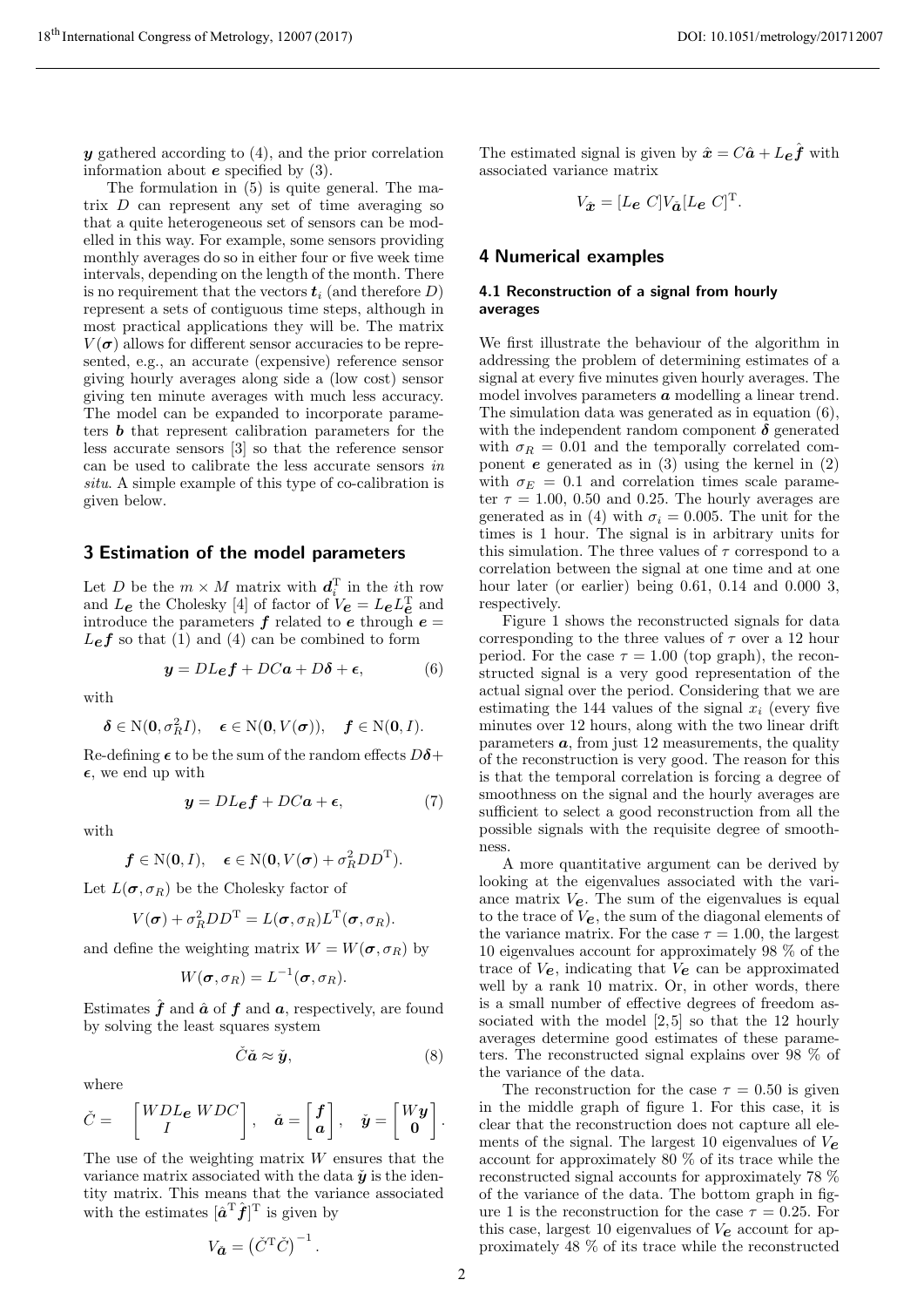signal accounts for approximately 47 % of the variance of the data. From another point of view, there is a much broader range of signals with the same smoothness characterisation that could have given rise to the measured hourly averages.



**Fig. 1.** Reconstruction (solid line) of a simulated signal sampled at 5 minute intervals (dots) from hourly averages (squares) for data generated with timescale parameter  $\tau = 1.00$  (top), 0.50 (middle) and 0.25 (bottom). The unit associated with times is 1 hour. The signal is in arbitrary units.



**Fig. 2.** Reconstruction (solid line) of a simulated signal sampled at 5 minute intervals (dots) from i) hourly averages from a reference sensor (upper) ii) 10 minute averages from a low-cost sensor with a calibration offset (middle), and ii) both sets of sensor data (lower), for data generated with timescale parameter  $\tau = 1.00$ . The unit associated with times is 1 hour. The signal is in arbitrary units.



**Fig. 3.** As fig. 2 but for  $\tau = 0.50$ .



**Fig. 4.** As fig. 2 but for  $\tau = 0.25$ .

#### **4.2 Collaborative measurement using a reference and low-cost sensor**

The second set of simulations relates to the very practical requirement of how to combine less accurate, lowcost sensors with a reference sensor in order to deliver an enhanced capability. The simulations involve exactly the same set of signals and hourly averages as described above in section 4.1. However, 10 minute averages are also available from a low cost sensor that provide measurements  $y_i$  related to  $\boldsymbol{x}$  according to

$$
y_i = b + \mathbf{d}_i^{\mathrm{T}} \mathbf{x} + \epsilon_i, \quad \epsilon_i \in \mathrm{N}(0, \sigma_L^2), \tag{9}
$$

where  $b$  is an offset common to all the measurements and  $\epsilon_i$  is a random effect with associated uncertainty  $\sigma_L$ . The low-cost nature of the sensor is modelled in this case by the offset, with modest prior information  $b \sim N(0, \sigma_O^2)$ , with  $\sigma_O = 0.1$ , and the fact that  $\sigma_L = 0.025$  is five times greater than  $\sigma_i = 0.005$  for the reference sensor. This additional sensor can be accounted for in the general model (6) through appropriate assignment of the matrices  $C, D$  and  $V(\sigma)$ .

Figure 2 shows in the upper graph the reconstructed signal of a simulated signal derived from the reference